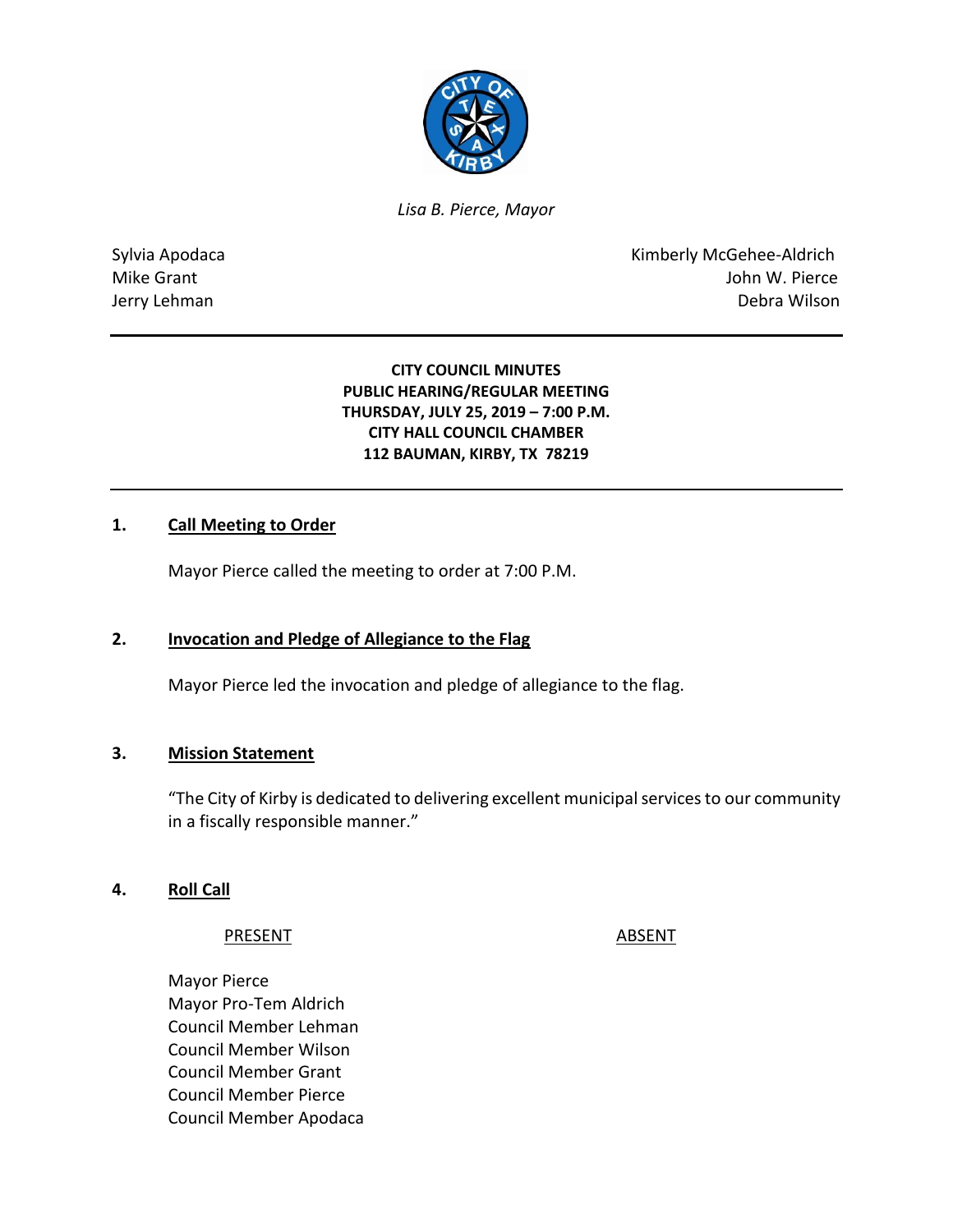### **5. Citizen Participation**

1. Katherine McGarity – She asked City Council to consider installing a sign to protect her son who has autism. There are drivers who do not stop at the stop signs.

2. Chris Garza – He said the Kirby Community is asking if they can repair the gazebo and do other improvements at the Senior Center Park. They are not asking for any donations, just permission to proceed. They would like to use the Senior Center Park for a celebration possible on August 10. He asked if this could be considered on the next agenda.

3. Tom Hernandez – He said he is looking for more information on street maintenance. He asked if he could go on a ride along with police to see how the City works.

4. John Houlton –He deferred his time to Stephanie Faulkner for Crime Control and he will speak when 8 g. is introduced.

5. Stephanie Faulkner – She announced that Crime Control is having Movie at the Pool on August 7 at 7:30 P.M. She expressed her concern about the lack of Council representation at various meetings and events. She invited Council to participate at the Crime Control Movie at the Pool event.

6. Norma Zamora – She shared the events of an incident that happened at her property. She asked Council to consider a Kirby Neighborhood Crime Watch group of volunteers.

7. Jody Flinn – She will wait until her item is introduced.

#### **6. Consideration Of And Action On Minutes**

#### a. Regular Minutes July 11, 2019

Council Member Grant moved to approve the Regular Minutes July 11, 2019; seconded by Council Member Pierce. The motion carried with a 5-1-1 vote.

| AYES: 5 | NAYES: 0 | <b>ABSTAIN: 1 (Council Member Apodaca)</b>       |  |
|---------|----------|--------------------------------------------------|--|
|         |          | Not In Council Chamber during voting: 1 (Council |  |
|         |          | Member Wilson)                                   |  |

b. Special/Workshop July 18, 2019

Mayor Pro-Tem Aldrich moved to approve the Special/Workshop Minutes July 18, 2019; seconded by Council Member Apodaca. The motion carried with a 5-2 vote.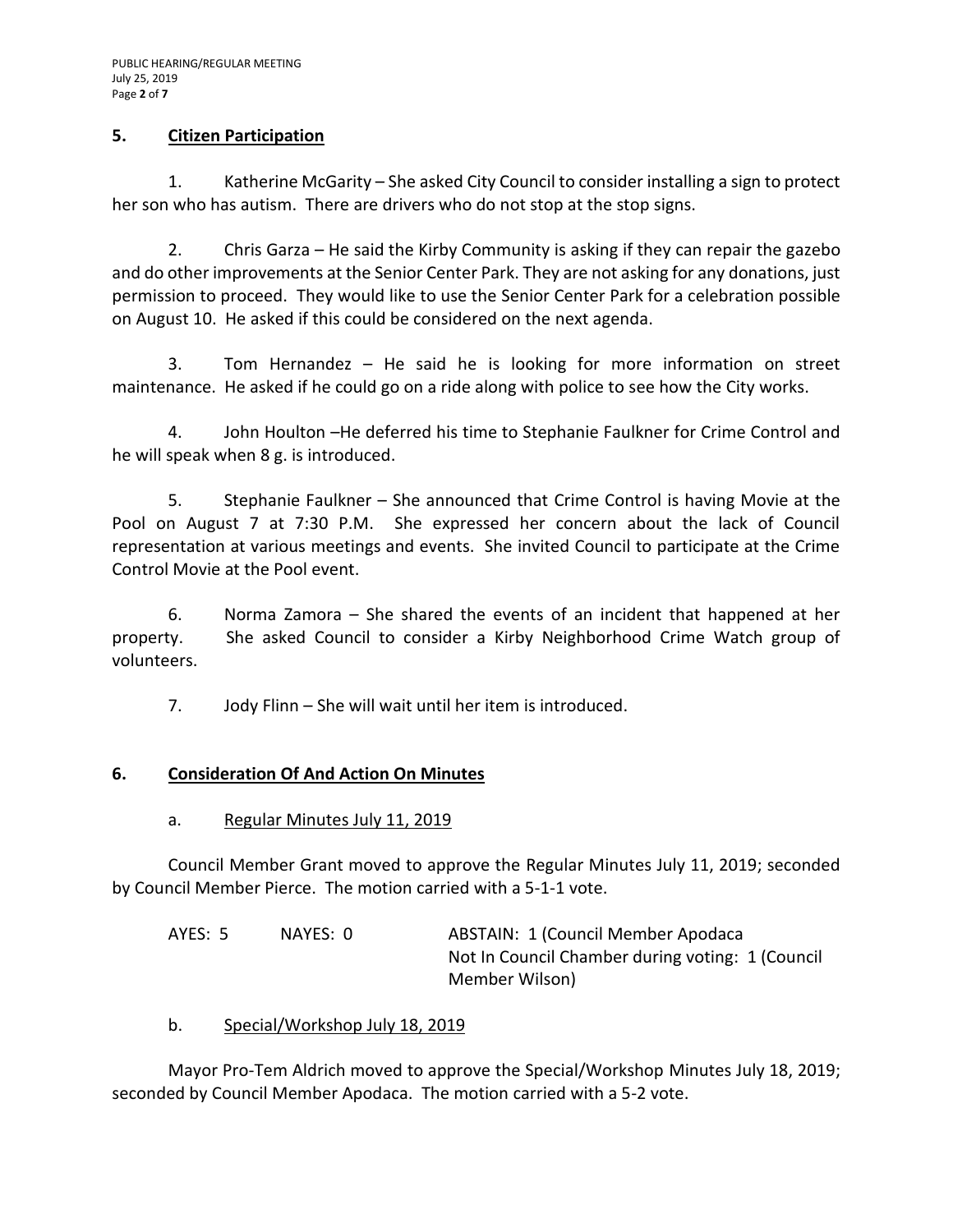AYES: 5 NAYES: 0 ABSTAIN: 2 (Council Members Grant and Lehman)

#### **7. PUBLIC HEARING**

Mayor Pierce closed the regular meeting and opened the public hearing at 7:17 P.M..

a. To Rezone The Property From The Current Zoning Of Commercial, Office, and Retail (C-1) To Single Family Dwelling District (R-1). The Property Is Located At CB 5865 BLK LOT S IRR 289.84 FT OF 17, Known As 5619 Seguin Road, Kirby, TX 78219.

Jody Flynn spoke and informed Council why she requested the rezoning of her property.

Mayor Pierce closed the public hearing at 7:22 P.M. and opened the regular meeting.

#### **8. Discussion And Possible Action**

a. Discussion And Possible Action On A Request To Allow The Property Located At CB 5865 BLK LOT E 183 FT OF S 100 FT OF 12, Otherwise Known As 4810 Gibbs Sprawl Road, Kirby, TX 78219, Which Is Zoned Commercial, Office And Retail (C-1) To Be Used As A Single Family Dwelling District (R-1) Property.

Council Member Grant moved to allow the property located at CB 5865 BLK Lot E 183 ft of S 100 ft of 12, otherwise known as 4810 Gibbs Sprawl Road, Kirby, TX 78219, which is zoned Commercial, Office and Retail (C-1) to be used as a Single Family Dwelling District (R-1) property; seconded by Council Member Wilson.

Mr. Vinnie Bilotto, applicant, expressed why he requested the Specific Use Permit.

The motion carried with a 6-1 vote.

AYES: 6 NAYS: 1 (Council Member Lehman)

b. Discussion And Possible Action On Ordinance No. O-2019-859 Amending The Zoning Ordinance Of The City Of Kirby, Texas, To Grant Specific Use Permit #2019- 010 For Use Of The Property At 4810 Gibbs Sprawl Road, Kirby, Texas For A Single Family Residence. This Is The First Reading.

Council Member Wilson moved to accept Ordinance No. O-2019-859 amending the Zoning Ordinance of the City of Kirby, Texas, to Grant Specific Use Permit #2019-010 for use of the property at 4810 Gibbs Sprawl Road, Kirby, Texas for a Single Family Residence; seconded by Mayor Pro-Tem Aldrich. The motion carried with a 7-0 vote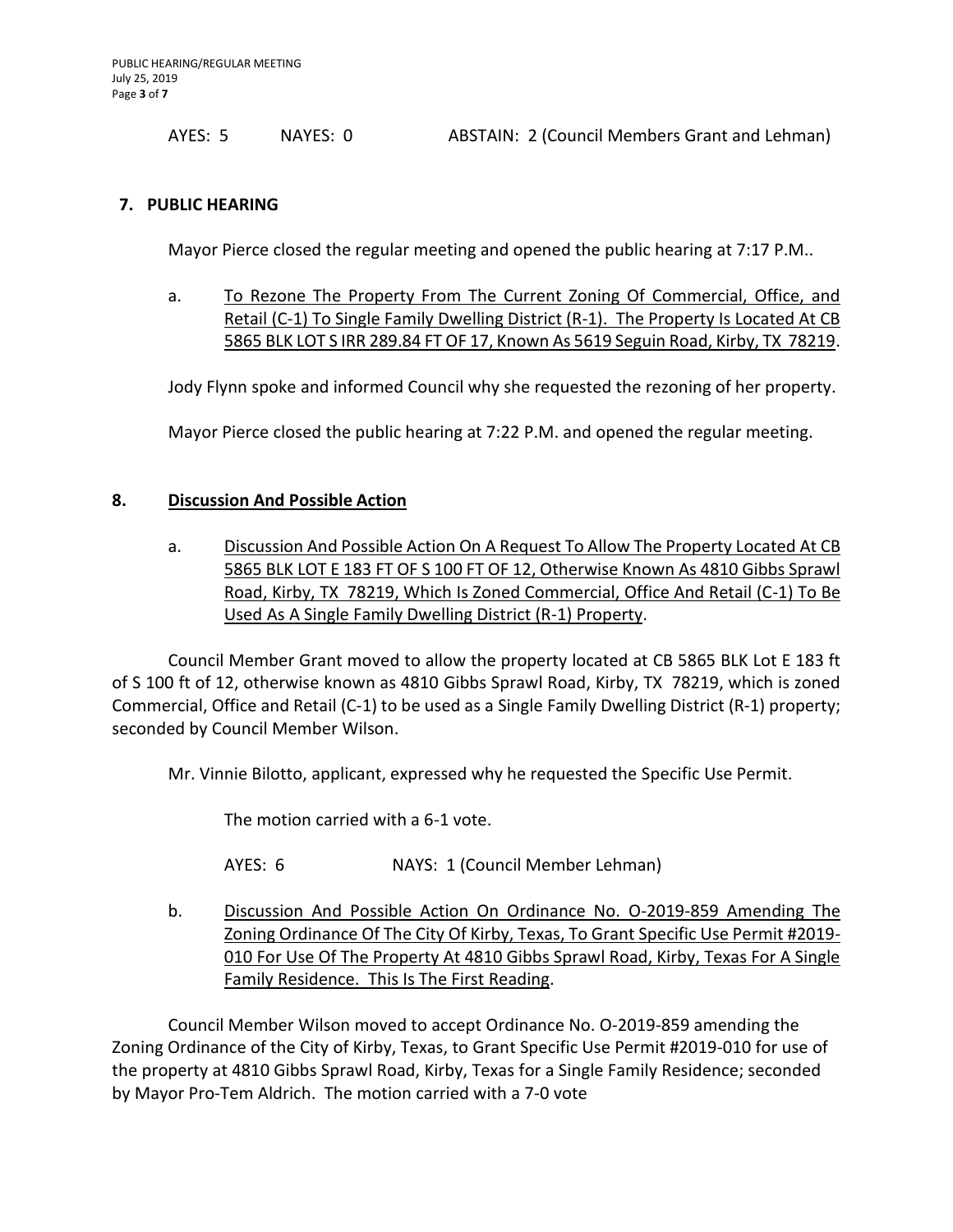AYES: 7 NAYES: 0

### c. Discussion And Possible Action On A Request To Rezone The Property From The Current Zoning Of Commercial, Office, and Retail (C-1) To Single Family Dwelling District (R-1). The Property Is Located At CB 5865 BLK LOT S IRR 289.84 FT OF 17, Known As 5619 Seguin Road, Kirby, TX 78219.

Council Member Grant moved to accept the request to rezone the property from the current zoning of Commercial, Office, and Retail (C-1) to Single Family Dwelling District (R-1). The property is located at CB 5865 BLK LOT S IRR 289.84 FT of 17, known as 5619 Seguin Road, Kirby, TX 78219; seconded by Council Member Wilson. The motion carried with a 6-1 vote.

AYES: 6 NAYES: 1 (Council Member Lehman)

## d. Discussion And Possible Action On VIA Bus Stop Improvements

City Manager Vernon provided history of VIA bus stop improvements. The decision was to obtain a cost estimate to install a concrete pad, cost for a curb cut and cost for up keep.

### e. Discussion And Possible Action On Kirby Community Volunteer Project At City Property Located at 3211 Charles Conrad

Chris Garza presented his plan of action for repairing the tables at the pool and other improvements on Saturday July 27. They will have a Victory BBQ at 6:00 P.M.

City Manager Vernon asked that the tree trimming take place before the pool opens.

Council Member Grant moved to accept Kirby Community Volunteer Project at City property located at 3211 Charles Conrad; seconded by Mayor Pro-Tem Aldrich. The motion carried with a 7-0 vote.

AYES: 7 NAYES: 0

f. Update, Discussion And Possible Action On Binz Engleman Road Reconstruction **Project** 

Gilbert Salas, Director of Public Works, provided an update on the Binz Engleman Road Reconstruction project.

g. Discussion And Possible Action On Primitive Camping In Friendship Park

John Houlton spoke about primitive camping in Friendship Park and didn't see this as a benefit for the City.

Stephanie Faulkner stated the reasons she is against primitive camping.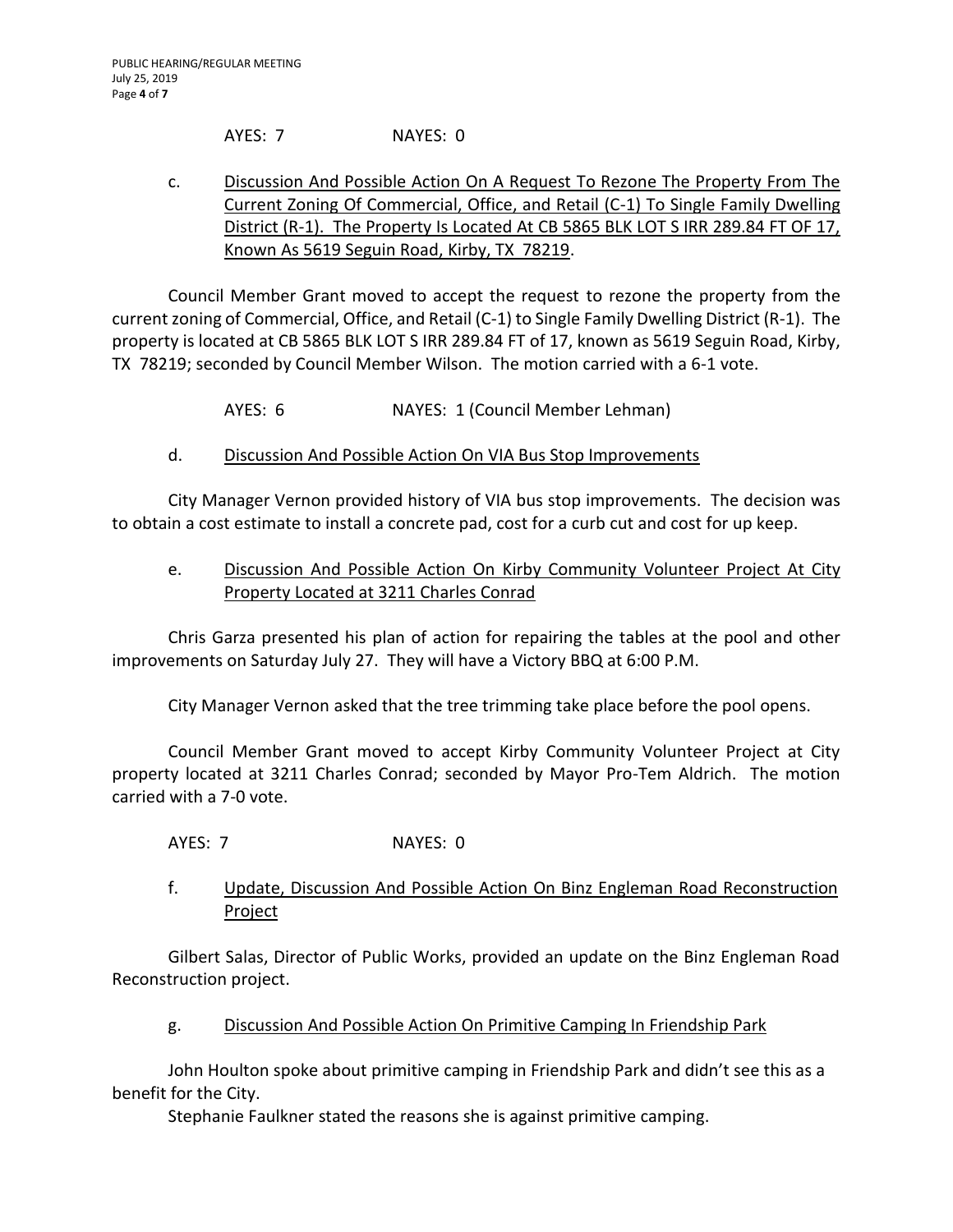Chief Kevin Bois provided information from Austin and their version of primitive camping and fees associated with the campsites.

Council Member Wilson said she would not want this in her backyard.

Council Member Grant said he would not have a problem with this as long as the groups are supervised. He asked if there would be alcohol.

### h. Discussion And Possible Action To Accept LaRie Buell's Resignation From The Beautification And Recycle Committee Effective Immediately

Council Member Grant moved to accept LaRie Buell's resignation from the Beautification and Recycle Committee effective immediately; seconded by Mayor Pro-Tem Aldrich. The motion carried with a 7-0 vote.

AYES: 7 NAYES: 0

### i. Discussion And Possible Action On Appointing Up To Four Alternate Members To The Building And Standards Commission

There were not any applications.

j. Discussion And Possible Action On Appointing A Member To The Beautification And Recycle Committee

There were not any applications.

k. Discussion And Possible Action On Appointing Members To the Kirby Senior Center Corporation Board

There were not any applications.

Norma Hamby, Manager, gave an overview on the activities and events hosted by the Senior Center.

l. Discussion And Possible Action On Private Development Projects On Springfield Road

City Manager Vernon provided an update on private development projects on Springfield. City staff met with the property owners and the legal representation Big Boys Hauling and Benchmark Paving to talk about the status of the project and what is required going forward and address some of the concerns that neighbors have brought before Council. They offered to have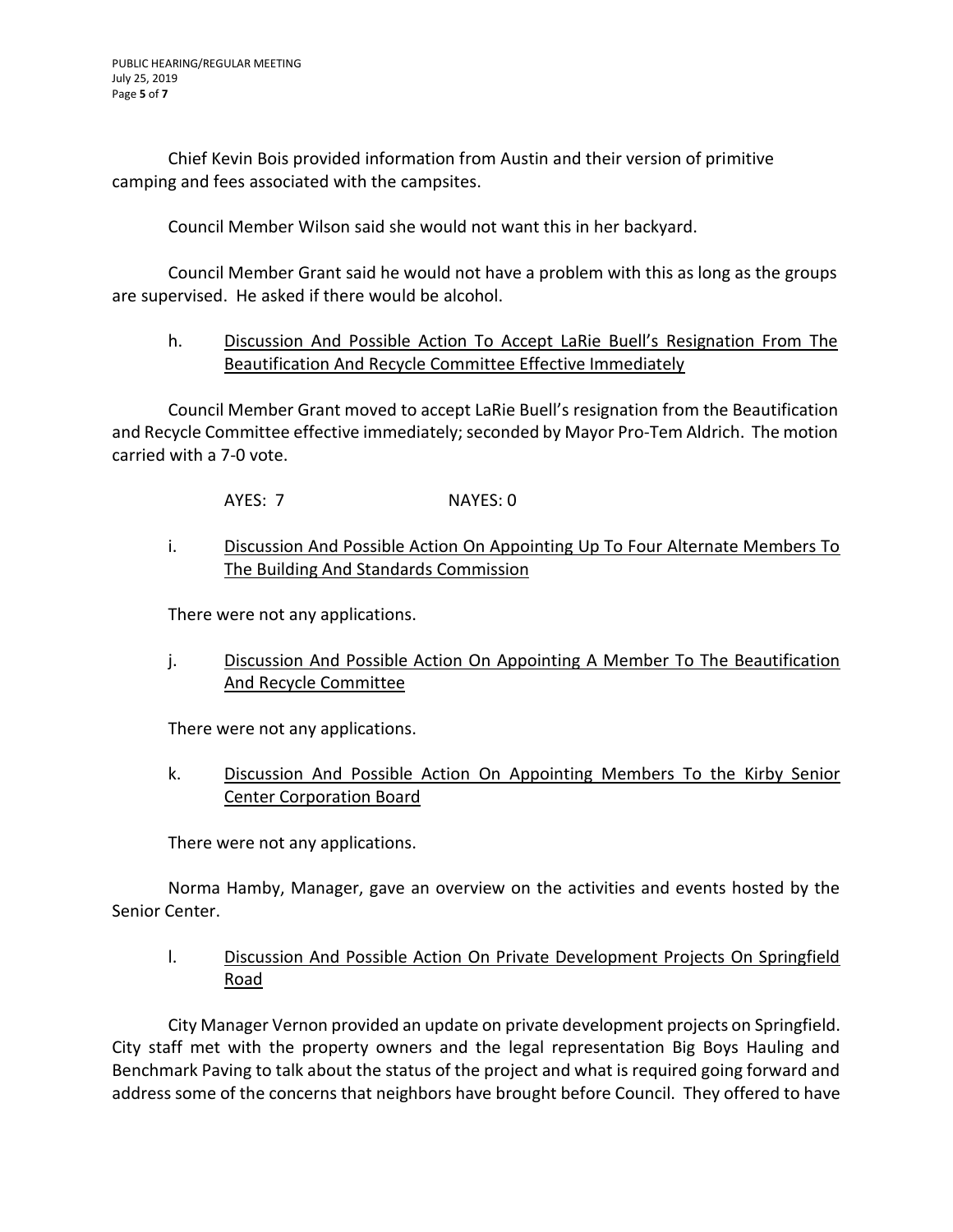PUBLIC HEARING/REGULAR MEETING July 25, 2019 Page **6** of **7**

a sit-down meeting with the neighbors to address some of the concerns and they offered to come to the August 8 Council meeting to present that information to Council.

Marc Schnall, city attorney, said the Specific Use Permit application should provide a lot of the information that would be valuable to the Planning and Zoning Commission and Council in terms of the equivalent of a site plan to show where improvements will be, information about landscaping, fencing, a specification from the actual property owner rather than the developer, things related to how traffic will go in and out of the property and make sure there is adequate onsite parking as well as the height of structures and lighting.

#### **9. Requests and Announcements**

a. Requests By Mayor And Council Members For Items To Be Placed On Future City Council Agendas And Announcements On City Events/Community Interests

Council Member Grant – He asked that multi use ordinance be brought before Council.

Mayor Pierce asked staff to provide Council with the information collected for Planning and Zoning Commission

Council Member Wilson – She said Binz Engleman on the left side needed to be mowed. She inquired about the job description for the senior center director. She asked that the Charter Review be placed on the next Council agenda for discussion. It bothers her that we have to have volunteers to clean up our City.

Mayor Pro-Tem Aldrich – She said the entire city is overgrown. Code needs help and asked if police officers can write citations for code violations.

Council Member Lehman – He thanked everyone for attending the meeting and come back.

Council Member Apodaca – She said there are some business owner who don't know about the Façade Grant.

Mayor Pierce – She read a card from Jan Russell thanking Council for the new memorial sign recognizing Reggie Russell. She spoke about the event she was not been able to attend and said she called Jan before the event. She asked that Planning & Zoning Commission and Council have a joint meeting. She asked staff to provide Mix Use Zoning information to Council. Council might change liaisons for Planning & Zoning Commission and Crime Control for attendance purposes. Bring back Parks and Recreation because people are interested. She thanked everyone for attending the meeting and speaking. She thanked city employees and residents for making Kirby what it is.